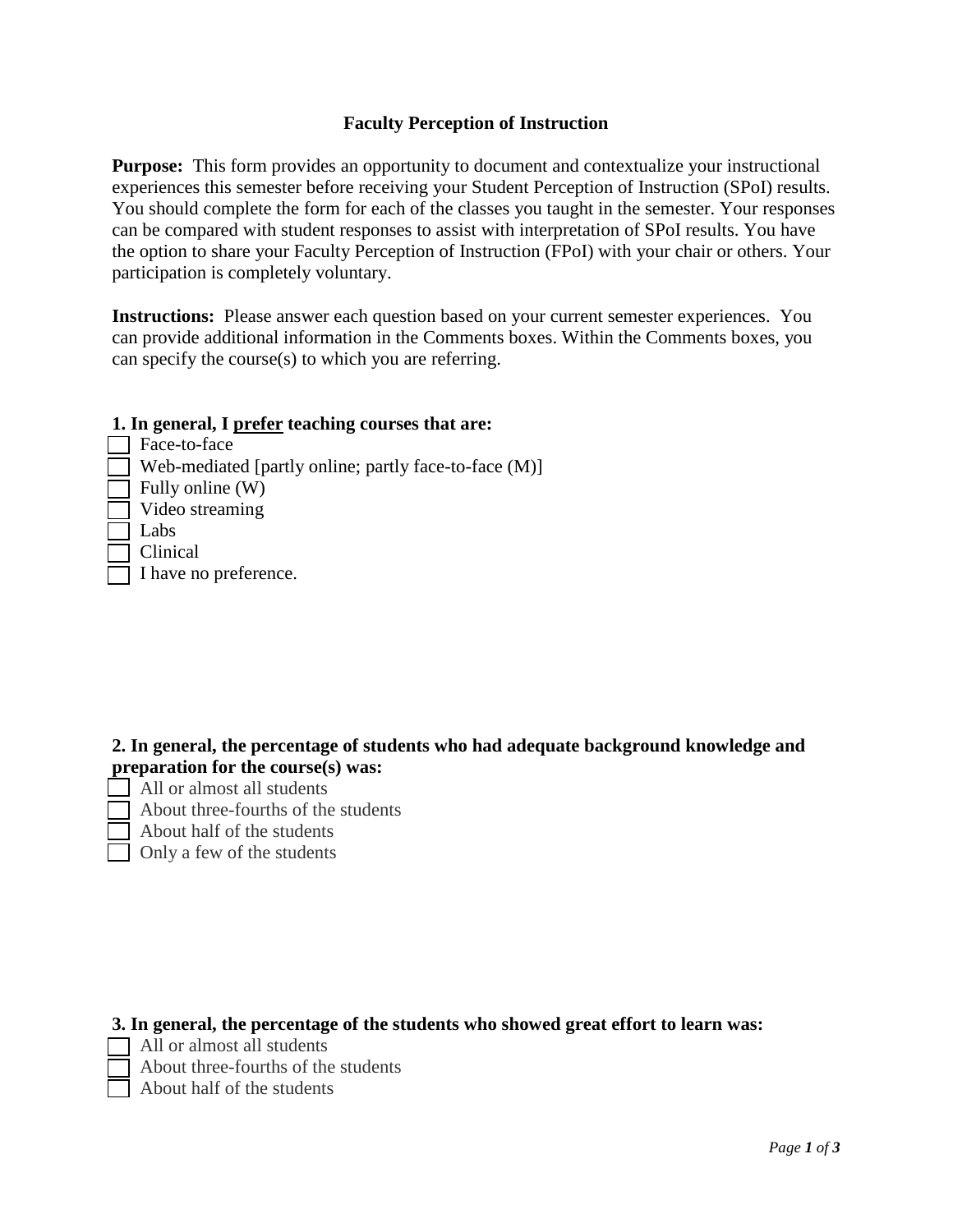$\Box$  Only a few of the students

**4. In general, the percentage of students who showed interest in what was being taught in the course(s) was:**

 $\Box$  All or almost all students About three-fourths of the students

 $\Box$  About half of the students

d. Only a few of the students

**5. Throughout the semester, the physical facilities and/or equipment used for teaching functioned adequately.**

 $\Box$  Strongly Agree **Agree** Disagree Strongly Disagree

**6. What proportion of control did you had over course management decisions such as objectives, text(s), exams, etc.?**

**7. Please describe any characteristics or circumstance(s) during the semester, including the way the courses were presented, that impacted the effectiveness of your instruction.**